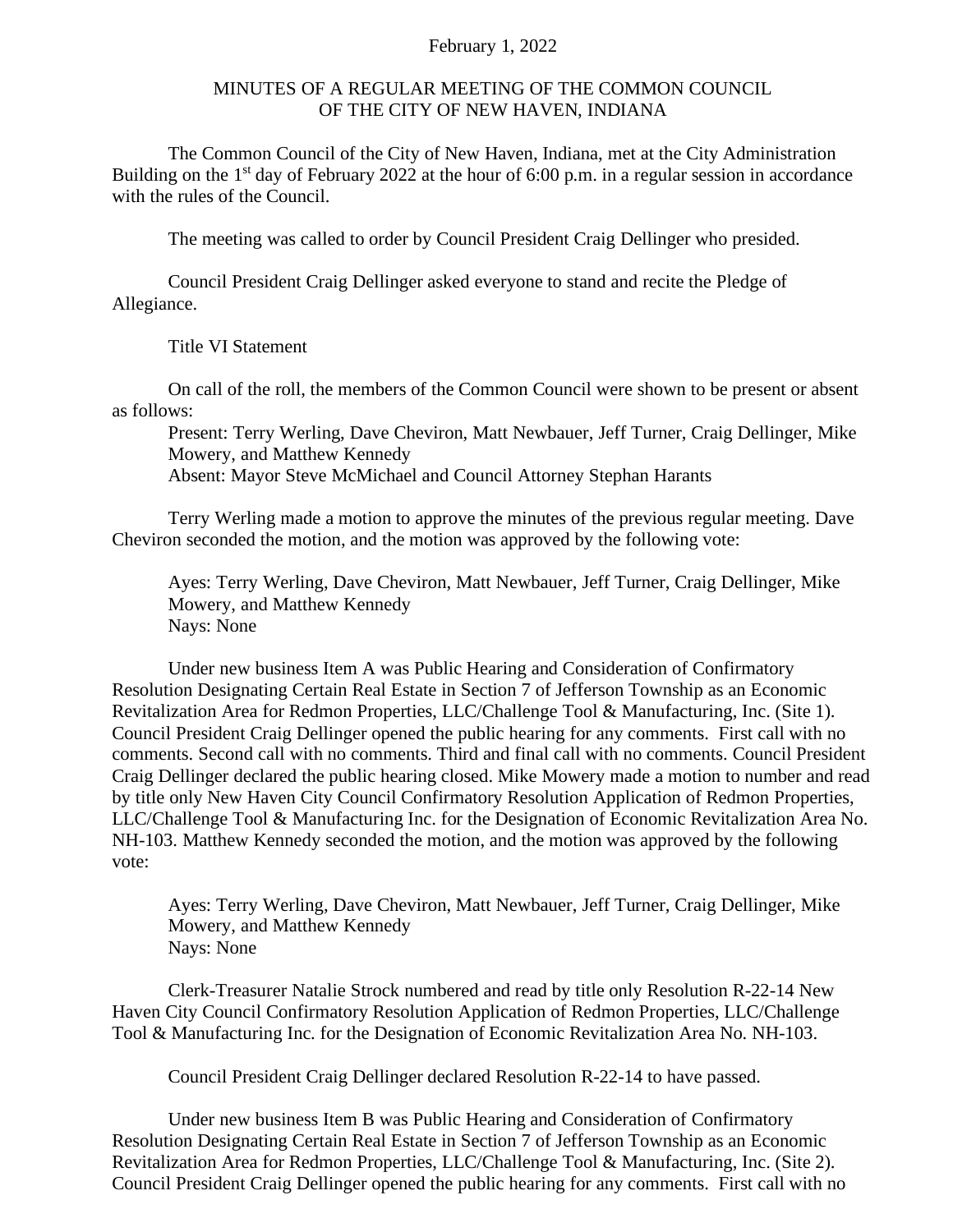comments. Second call with no comments. Third and final call with no comments. Council President Craig Dellinger declared the public hearing closed. Jeff Turner made a motion to number and read by title only New Haven City Council Confirmatory Resolution Application of Redmon Properties, LLC/Challenge Tool & Manufacturing Inc. for the Designation of Economic Revitalization Area No. NH-104. Dave Cheviron seconded the motion, and the motion was approved by the following vote:

Ayes: Terry Werling, Dave Cheviron, Matt Newbauer, Jeff Turner, Craig Dellinger, Mike Mowery, and Matthew Kennedy Nays: None

Clerk-Treasurer Natalie Strock numbered and read by title only Resolution R-22-15 New Haven City Council Confirmatory Resolution Application of Redmon Properties, LLC/Challenge Tool & Manufacturing Inc. for the Designation of Economic Revitalization Area No. NH-104.

Council President Craig Dellinger declared Resolution R-22-15 to have passed.

Under new business Item C was Introduction of a Resolution of the Common Council of the City of New Haven, Indiana Approving the Application for the Indiana Office of Community and Rural Affairs Downtown Affiliate Network Program. Terry Werling made a motion number and to read by title only Resolution of the Common Council of the City of New Haven, Indiana Approving the Application for the Indiana Office of Community and Rural Affairs Downtown Affiliate Network Program. Mike Mowery seconded the motion, and the motion was approved by the following vote:

Ayes: Terry Werling, Dave Cheviron, Matt Newbauer, Jeff Turner, Craig Dellinger, Mike Mowery, and Matthew Kennedy Nays: None

Clerk Treasurer Natalie Strock numbered and read by title only Resolution R-22-16 Resolution of the Common Council of the City of New Haven, Indiana Approving the Application for the Indiana Office of Community and Rural Affairs Downtown Affiliate Network Program.

Council President Craig Dellinger declared Resolution R-22-16 to have passed.

Under new business Item D was Introduction of a Resolution of the City of New Haven, Allen County, Indiana Adopting the Provisions of Indiana Code Section 5-23-1 et seq. Dave Cheviron made a motion to number and read by title only Resolution of the City of New Haven, Allen County, Indiana Adopting the Provisions of Indiana Code Section 5-23-1 et seq. Mike Mowery seconded the motion, and the motion was approved by the following vote:

Ayes: Terry Werling, Dave Cheviron, Matt Newbauer, Jeff Turner, Craig Dellinger, Mike Mowery, and Matthew Kennedy Nays: None

Clerk Treasurer Natalie Strock numbered and read by title only Resolution R-22-17 Resolution of the City of New Haven, Allen County, Indiana Adopting the Provisions of Indiana Code Section 5-23-1 et seq.

Council President Craig Dellinger declared Resolution R-22-17 to have passed.

Under new business Item E was Introduction of an Ordinance Amending Ordinance A-21-30 Entitled "An Ordinance Fixing the Salaries of Each and Every Officer, Employee, Deputy, Assistant, and Department and Institutional Head of the City of New Haven, Indiana for the Year 2022". Jeff Turner made a motion to number and read by title only an Ordinance Amending Ordinance A-21-30 Entitled "An Ordinance Fixing the Salaries of Each and Every Officer, Employee, Deputy, Assistant,